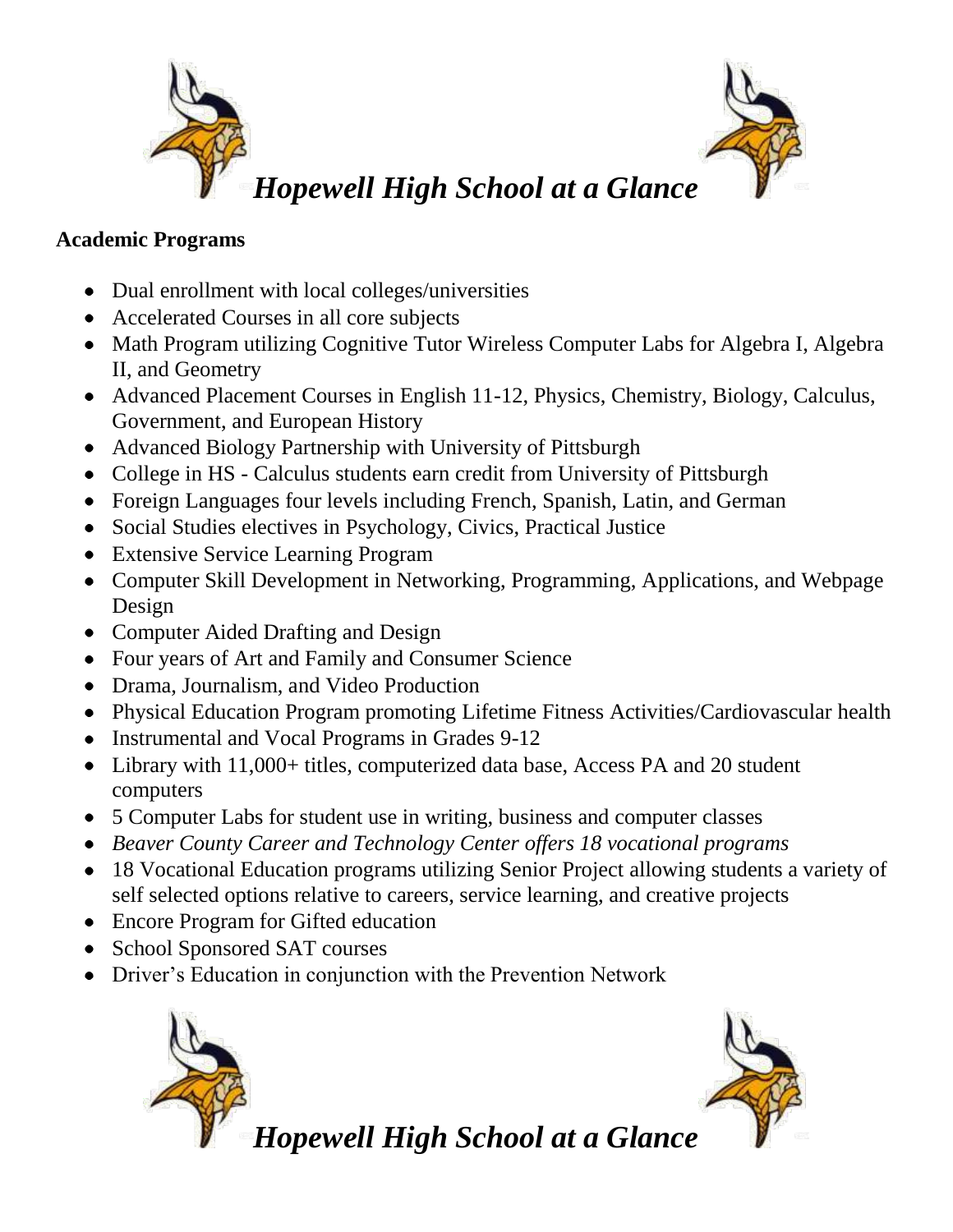

## **Pupil Services**

- Student Assistance Program (SAP) for students at risk in various areas
- 3 Counselors to assist with scheduling, college choices, and career exploration

# **Extracurriculars**

- Annual School Musical  $\bullet$
- Semi Annual Performances by Band and Chorus
- Jazz Band, Honors Band, Honors Chorus, Festivals
- Drama Productions Thespians
- Club sponsored student trips within United States and Europe
- Cheerleading and Vikettes
- National Honor Society, German Honor Society, Art Honor Society, and National Vocational Honor Society
- Participants in District, County, Westminster and Pennsylvania Honors Chorus and Band
- Students participate in Governors Schools for Arts and Sciences
- Foreign Language Clubs
- Ski Club with Ski trips
- Drama and Drama productions
- Health Careers Club
- Chess Club
- Forensics
- Computer and Robotics Club
- $\bullet$  Hometown Hi O
- Scarab Art Club
- The oldest continuously active Conservation, Fishing and Hunting (CFH) Club in the U.S.
- Opportunities for Student Leadership including Student Council, Vikings Influencing Peers
- Service Projects such as Thanksgiving Food drive, Christmas Toy Drive, Meals on Wheels